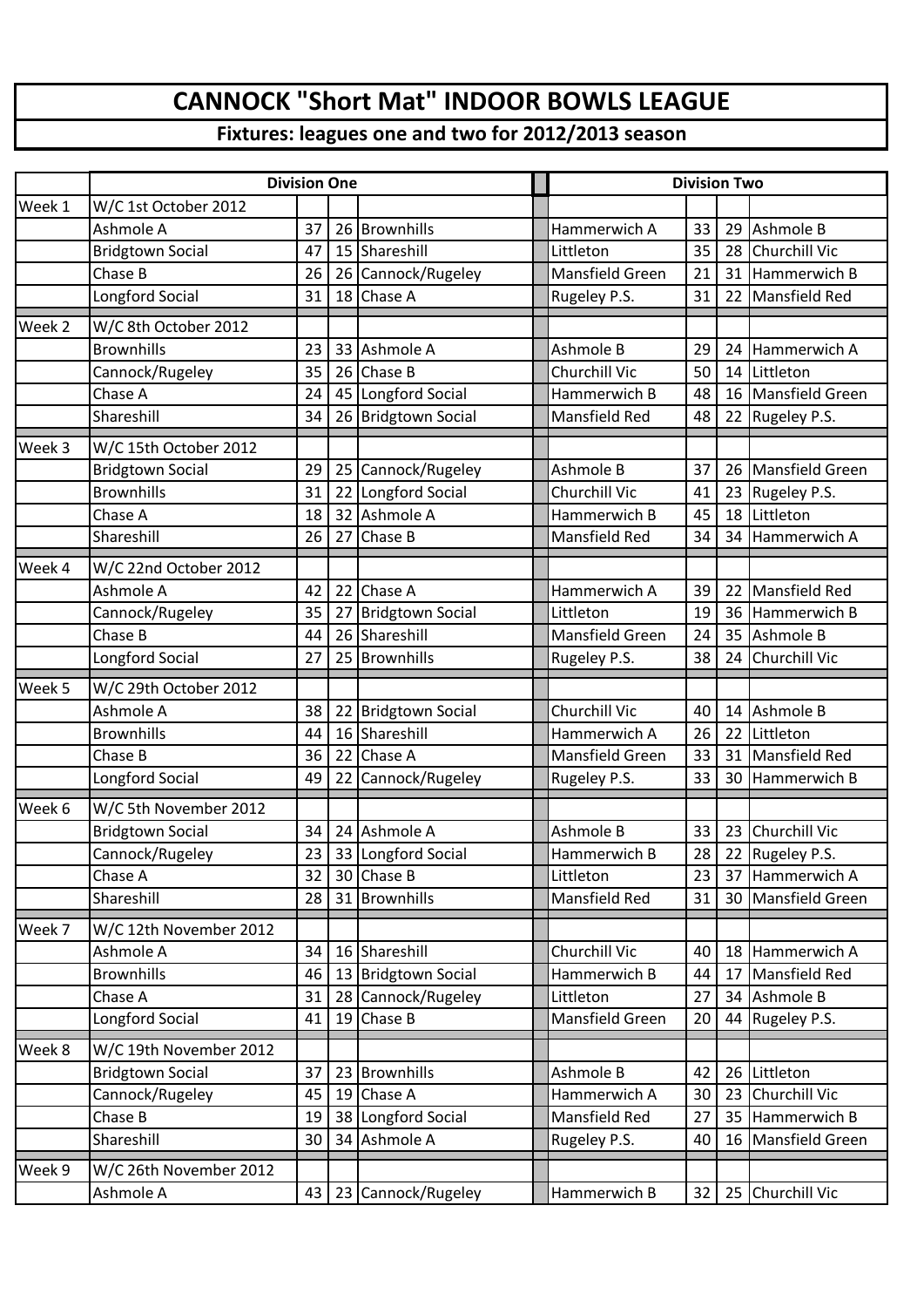|         | <b>Bridgtown Social</b>           | 36 | 21 Longford Social  | Littleton       | 32 |    | 34 Mansfield Red     |
|---------|-----------------------------------|----|---------------------|-----------------|----|----|----------------------|
|         | Chase B                           | 18 | 41 Brownhills       | Mansfield Green | 35 | 31 | Hammerwich A         |
|         | Shareshill                        | 37 | 35 Chase A          | Rugeley P.S.    | 36 | 27 | Ashmole B            |
| Week 10 | W/C 3rd December 2012             |    |                     |                 |    |    |                      |
|         | <b>Brownhills</b>                 | 41 | 20 Chase B          | Ashmole B       | 30 | 33 | Rugeley P.S.         |
|         | Cannock/Rugeley                   | 25 | 34 Ashmole A        | Churchill Vic   | 27 | 27 | Hammerwich B         |
|         | Chase A                           | 27 | 29 Shareshill       | Hammerwich A    | 41 | 11 | Mansfield Green      |
|         | Longford Social                   | 38 | 20 Bridgtown Social | Mansfield Red   | 29 |    | 26 Littleton         |
| Week 11 | W/C 10th December 2012            |    |                     |                 |    |    |                      |
|         | Chase A                           | 20 | 35 Bridgtown Soc    | Ashmole B       | 26 | 27 | Mansfield Red        |
|         | Cannock/Rugeley                   | 30 | 24 Brownhills       | Hammerwich A    | 24 | 32 | Hammerwich B         |
|         | Chase B                           | 30 | 28 Ashmole A        | Littleton       | 19 | 43 | Rugeley P.S.         |
|         | Shareshill                        | 22 | 31 Longford Social  | Mansfield Green | 40 | 30 | <b>Churchill Vic</b> |
| Week 12 | W/C 17th December 2012            |    |                     |                 |    |    |                      |
|         | Round One of Team                 |    |                     |                 |    |    |                      |
|         | Knock out - Fixtures and          |    |                     |                 |    |    |                      |
|         | venues to be sent to Team         |    |                     |                 |    |    |                      |
|         | Captains                          |    |                     |                 |    |    |                      |
|         |                                   |    |                     |                 |    |    |                      |
| Week 13 | W/C 24 th December 2012           |    |                     |                 |    |    |                      |
|         | <b>CHRISTMAS NO FIXTURE</b>       |    |                     |                 |    |    |                      |
|         |                                   |    |                     |                 |    |    |                      |
|         |                                   |    |                     |                 |    |    |                      |
|         |                                   |    |                     |                 |    |    |                      |
| Week 14 | W/C 31st December 2012            |    |                     |                 |    |    |                      |
|         |                                   |    |                     |                 |    |    |                      |
|         | <b>NEW YEAR NO FIXTURE</b>        |    |                     |                 |    |    |                      |
|         |                                   |    |                     |                 |    |    |                      |
|         |                                   |    |                     |                 |    |    |                      |
|         | Week 15   W/C 7th January 2013    |    |                     |                 |    |    |                      |
|         | Ashmole A                         | 27 | 26 Chase B          | Churchill Vic   | 43 | 18 | Mansfield Green      |
|         | <b>Brownhills</b>                 | 51 | 24 Cannock/Rugeley  | Hammerwich B    | 28 | 29 | Hammerwich A         |
|         | <b>Bridgtown Soc</b>              | 36 | 20 Chase A          | Mansfield Red   | 29 | 29 | Ashmole B            |
|         | Longford Social                   | 36 | 21 Shareshill       | Rugeley P.S.    | 31 | 19 | Littleton            |
| Week 16 | W/C 14th January 2013             |    |                     |                 |    |    |                      |
|         | <b>Quarter Finals of the Team</b> |    |                     |                 |    |    |                      |
|         | Knock - Out Fixtures and          |    |                     |                 |    |    |                      |
|         | Venues to be sent to the          |    |                     |                 |    |    |                      |
|         | <b>Team Captains</b>              |    |                     |                 |    |    |                      |
| Week 17 | W/C 21st January 2013             |    |                     |                 |    |    |                      |
|         | Semi - Finals of the Team         |    |                     |                 |    |    |                      |
|         | Knock - Out Fixtures and          |    |                     |                 |    |    |                      |
|         | Venues to be sent to the          |    |                     |                 |    |    |                      |
|         | <b>Team Captains</b>              |    |                     |                 |    |    |                      |
| Week 18 | W/C 28th January 2013             |    |                     |                 |    |    |                      |
|         | <b>Brownhills</b>                 | 42 | 19 Chase A          | Ashmole B       | 25 | 32 | Hammerwich B         |
|         | Cannock/Rugeley                   | 24 | 34 Shareshill       | Hammerwich A    | 46 | 21 | Rugeley P.S.         |
|         | Chase B                           | 29 | 39 Bridgtown Social | Littleton       | 34 |    | 16 Mansfield Green   |
|         |                                   |    |                     |                 |    |    |                      |